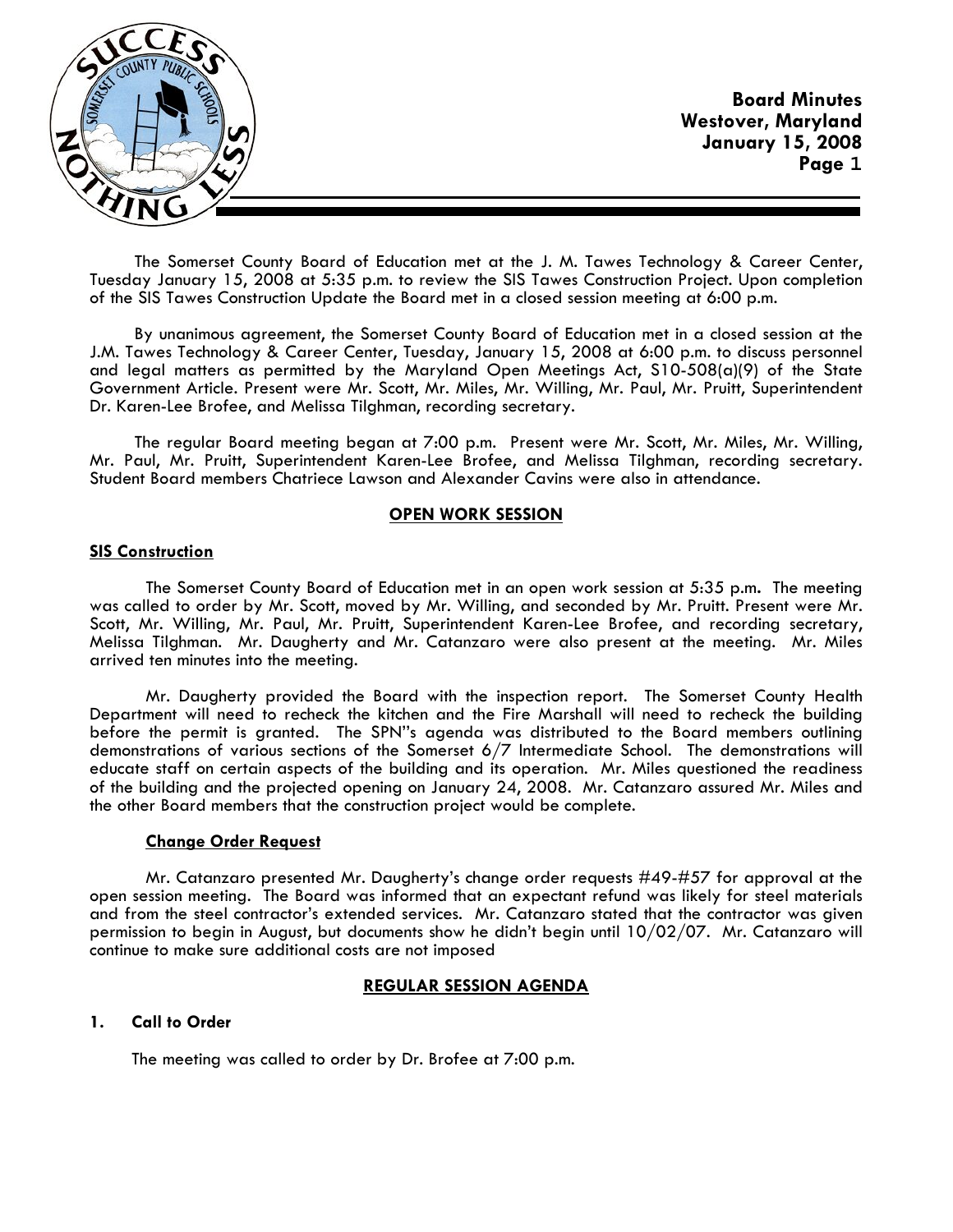# **2. Roll Call**

The roll was called by Melissa Tilghman indicating that all Board members and the Superintendent were present. Student Board Members Chatriece Lawson and Alexander Cavins were also present.

# **3. Reorganizing of Board of Education**

A nomination was made re-electing Mr. Scott for Chairman and Mr. Miles for Vice Chairman. Mr. Scott excepted the nomination. Mr. Paul moved, Mr. Willing seconded, and it was passed for Mr. Scott to continue his role as Chairman of the Board. The vote was unanimous.

A separate vote was held for the role of Vice Chairman with a nomination being made for Mr. Miles to be re-elected as the Vice Chairman of the Board. Mr. Miles excepted the nomination. It was moved by Mr. Pruitt, seconded by Mr. Scott, and passed for Mr. Miles to continue his role as Vice Chairman of the Board of Education. The vote was unanimous. Dr. Brofee turned the meeting over to Chairman Scott.

# **4. Declaration of Quorum**

Chairman Scott declared a quorum to be present.

## **5. Pledge of Allegiance**

Chairman Scott led the Board in the Pledge of Allegiance.

## **6. Approval of Minutes**

 A motion was called for by Chairman Scott, moved by Mr. Willing and seconded by Vice Chairman Miles to approve the minutes of December 11, 2007. The vote was unanimous.

# **7. Adoption of Agenda**

 A motion was called for by Chairman Scott, moved by Vice Chairman Miles seconded by Mr. Paul and passed to adopt the agenda as presented. The vote was unanimous.

### **8. Public Participation**

There was no public participation.

### **9**. **Student Board Members' Reports**

 Student Board members Chatriece Lawson and Alexander Cavins provided highlighting reports on both ends of the School District. Chairman Scott thanked them for the informational report.

**10. Technology Level III Recognition**<br>Mrs. Smoker presented several teachers with Technology Level III completion certificates.

### **11. Woodson Elementary School Report**

Ms. Dean was thanked for the informational report given to the Board members regarding happenings at the school and was thanked by the Board members.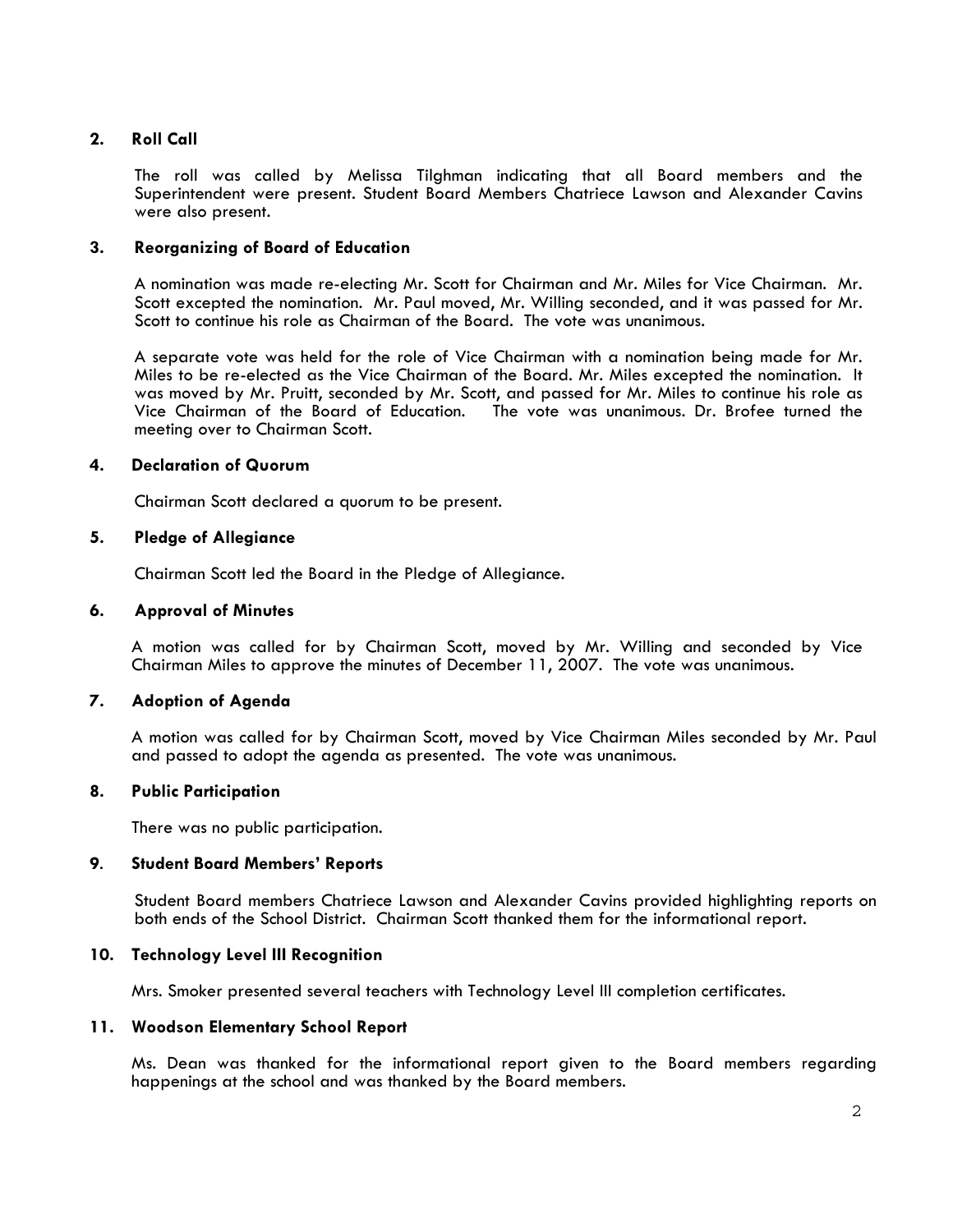# **OLD BUSINESS**

# **<sup>13</sup>**. **Facilities Change Order Requests**

A motion was called for by Chairman Scott, moved by Mr. Willing, seconded by Mr. Pruitt and passed to approve Mr. Daugherty's change order requests #49-#57. The vote was unanimous. Mr. Catanzaro, SPN Project Manager, was thanked for his help and hard work in savings incurred by the Board.

# **Opening of Somerset Intermediate**

Mr. Daugherty announced the opening date of the Somerset Intermediate School, January 24, 2008. The Board members and the community were all invited to attend the walkthrough of the building on Wednesday, January 23, 2008 from 1:00 p.m. – 3:00 p.m. Over 90% of the building is complete. There remains to be a lot of cleaning up to do, but the construction has come together. Upon the completion of the new school, Somerset Intermediate will be considered one of the top schools in the state.

# **Policies**

A motion was called for by Chairman Scott, moved by Mr. Paul, and seconded by Mr. Pruitt to approve Mrs. Reich request to approve revised policy #500-17, Special Education. The policy was rewritten to follow the alignment of the 2004 CoMar Guidelines. The vote was unanimous.

It was moved by Mr. Willing, seconded by Mr. Paul, and passed to approve Policy #700-54, Tenure for Unit I Employees. The vote was unanimous.

# **Master Plan Steering Team Meeting**

Dr. Brofee announced that the annual Steering Team Meeting being held on January28, 2008. These meetings are held to gather information on the educational program and to establish priorities in a time of funding challenges.

# **13. New Business**

### **Instructional Report**

Mr. Bloodsworth provided the Board with three calendars to consider for the 2008-2009 school year. The Board requested additional drafts of calendars showing school starting after Labor Day. This documentation will be mailed to the Board members for their review and possible vote at the next Board meeting.

# **Policies**

# **Policy #700-03, Conflict of Interest and #100-03, Ethics Regulations**

Dr. Brofee presented policies #700-03, Conflict of Interest and Policy #100-03, Ethics Regulations to the Board for their review and consideration for a vote at the February Board Meeting. The following paragraph was added to both policies.